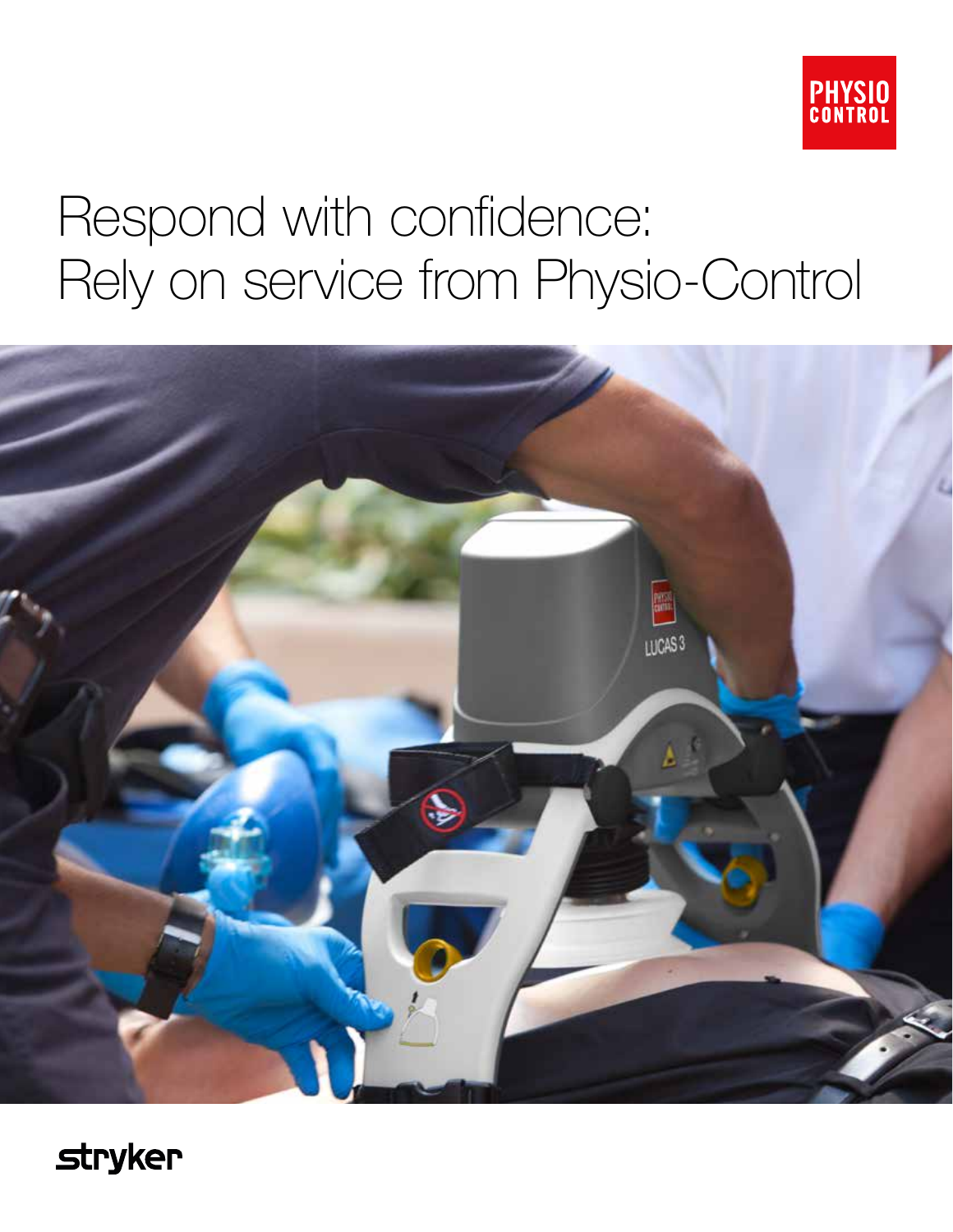

637

When lives are at stake, you need quality service for your lifesaving devices.

Imagine having someone dedicated to managing your Physio-Control equipment. Someone who understands the intricacies of EMS. Someone who anticipates your needs and makes responding a priority. We'll make sure your lifesaving devices are ready when you need them.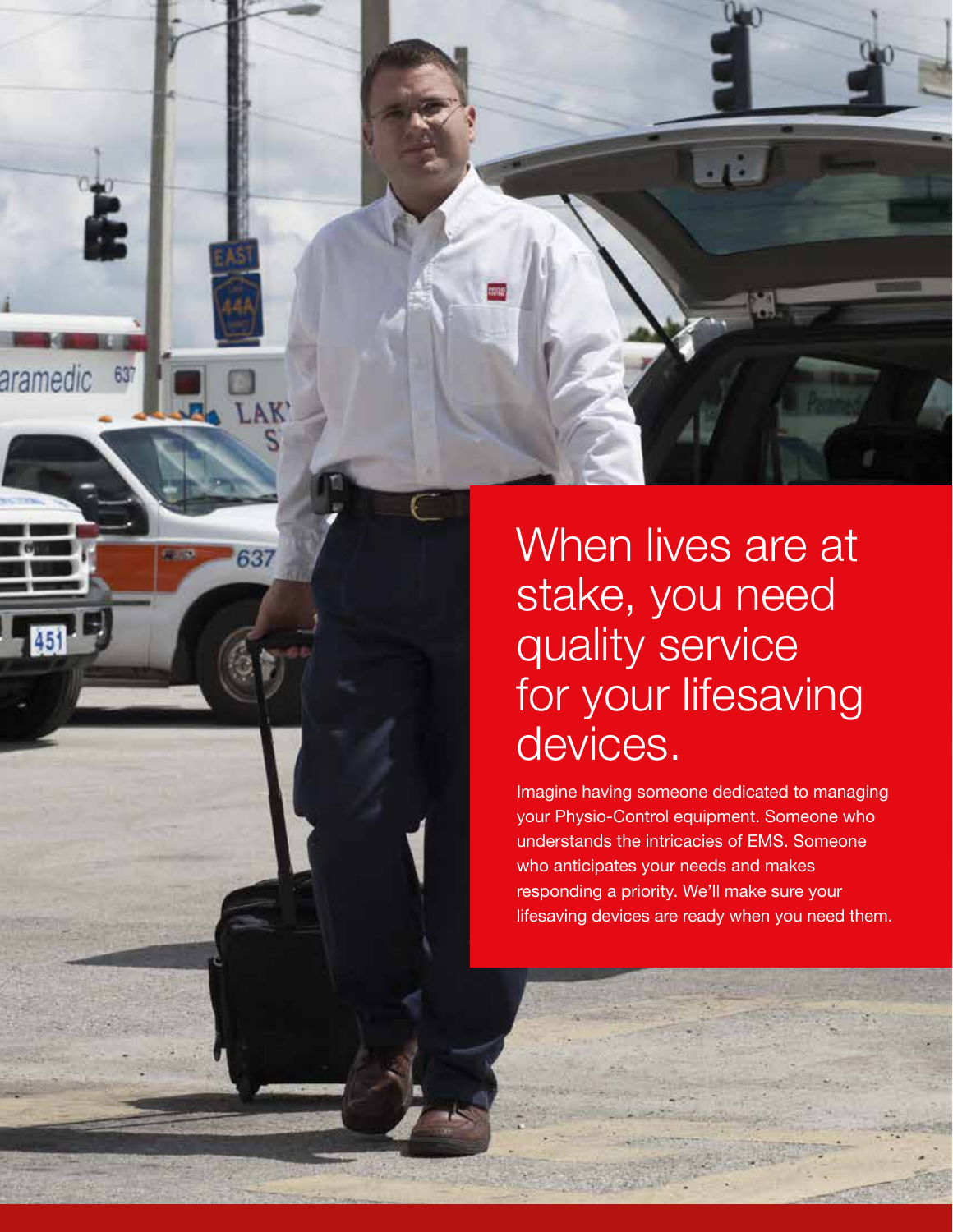# Our service plans go beyond keeping your devices running at peak performance.

Your service representative will get to know you and your team, answer questions specific to your devices, give reminders about proper device operation, and advise you about new features and accessories to help you maximize efficiency.



#### Onsite service

If you ever need us, your dedicated service representative comes to your location with just one phone call. Backup support from our team is always available.



#### Expertise

Your service representative is 100% focused on Physio-Control devices. With an average of 14 years' experience, nobody knows your devices better. Because they carry a large inventory of spare parts, representatives can often repair your device onsite.



### Customer satisfaction

Our service representatives consistently receive the highest marks in customer satisfaction—an average satisfaction rating of 6.8 out of 7 in our onsite service survey. Because they are part of your community, they are completely dedicated to helping you achieve your goals.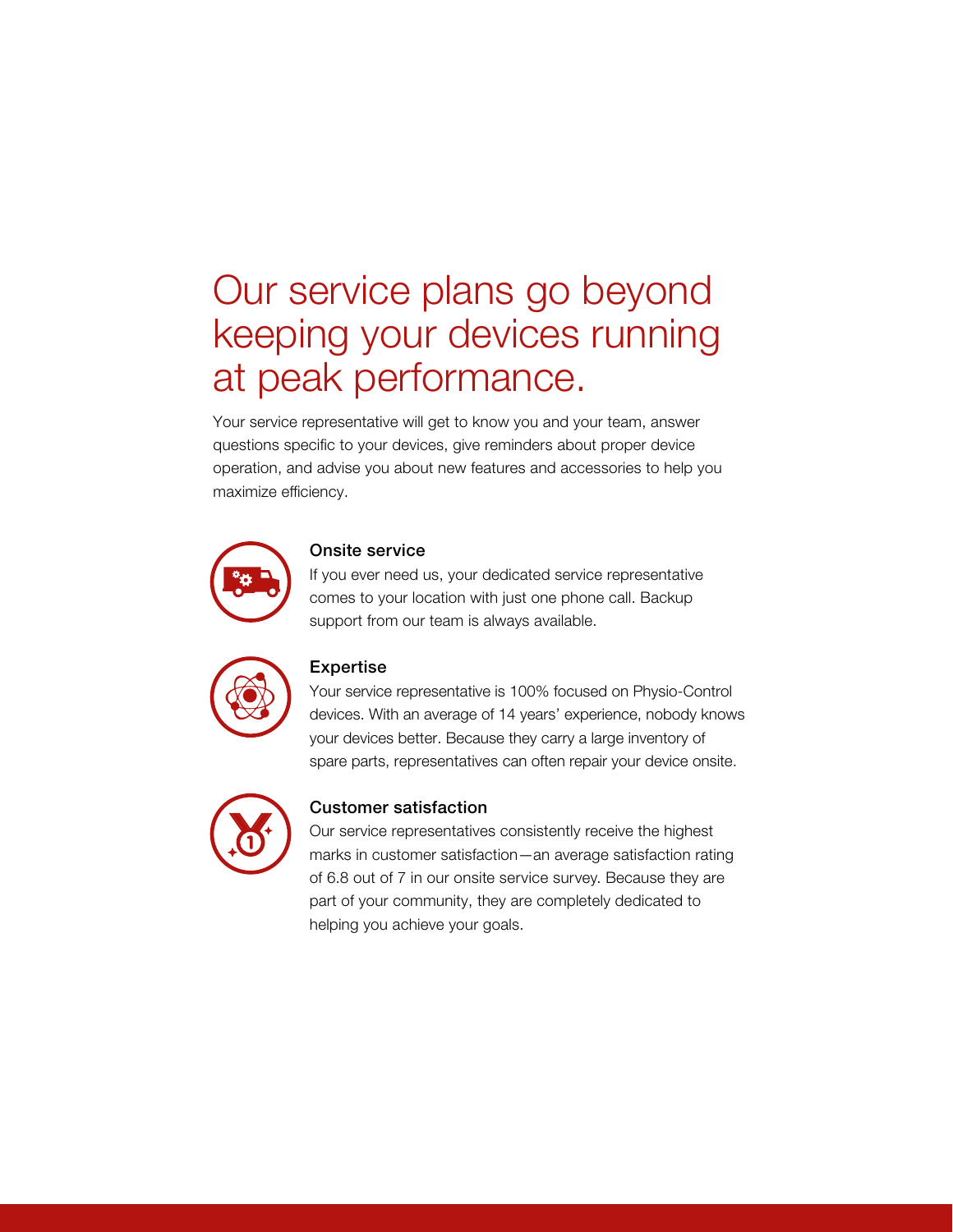# A service plan lets you focus on your mission.

### Confidence in the readiness of your device.

- **n** Comprehensive maintenance and inspections can help find issues before they cause problems
- Most repairs performed within 48 hours, if not sooner

### Control costs.

- Minimize unexpected costs and make budgeting more predictable
- $\blacksquare$  Stretch your budget further with additional discounts

Less hassle, fewer disruptions.

- $\blacksquare$  Inspection schedules that put minimal demand on your staff and equipment
- Your rep tracks maintenance and device status, and provides documentation for your compliance needs
- Onsite Service option eliminates hassle of boxing up devices and shipping them out when a repair is needed
- No need to get a purchase order or obtain approvals

"The service representative caught a problem we didn't know we had. He fixed it the same day, and we didn't have to take it out of service."

*—Small Hospital, Minnesota*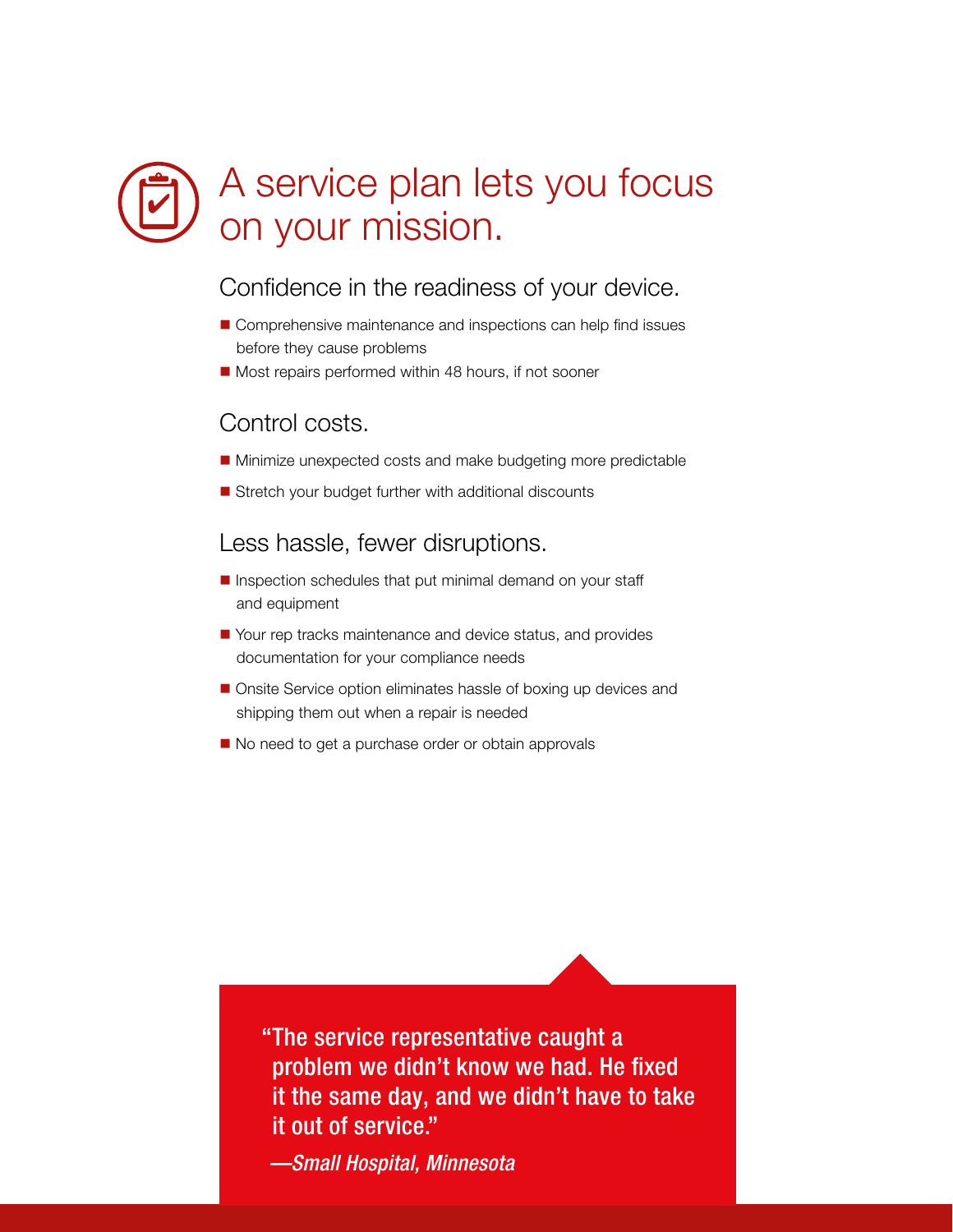

"I've been in EMS for 27 years, and I can tell you that our representative is top-notch. He's an extremely pleasant person to work with, and pays great attention to detail. He truly cares for the customer as much as he does the product he services."

*—Small Fire Department, Texas*

### Choose the best service plan for your needs.

|                                                                      | <b>Preventive</b><br>Maintenance<br>88 | <b>Repair Plus</b> | Comprehensive<br>m |
|----------------------------------------------------------------------|----------------------------------------|--------------------|--------------------|
| Preventive maintenance and<br>inspection service                     |                                        |                    |                    |
| Configured loaner device during<br>preventive maintenance or repairs |                                        |                    |                    |
| Discounts on upgrades, accessories<br>and disposables                |                                        |                    |                    |
| Software updates                                                     |                                        |                    |                    |
| 24/7 telephone support                                               |                                        |                    |                    |
| Battery-replacement service                                          |                                        |                    |                    |
| Parts and labor for repairs                                          | <b>Discount</b>                        |                    |                    |
| Onsite service                                                       | Optional                               | Optional           | Optional           |
| Ship-in service                                                      | Optional                               | Optional           | Optional           |

To find out more about our Service Plans, please contact a Sales or Service Representative at 800-442-1142.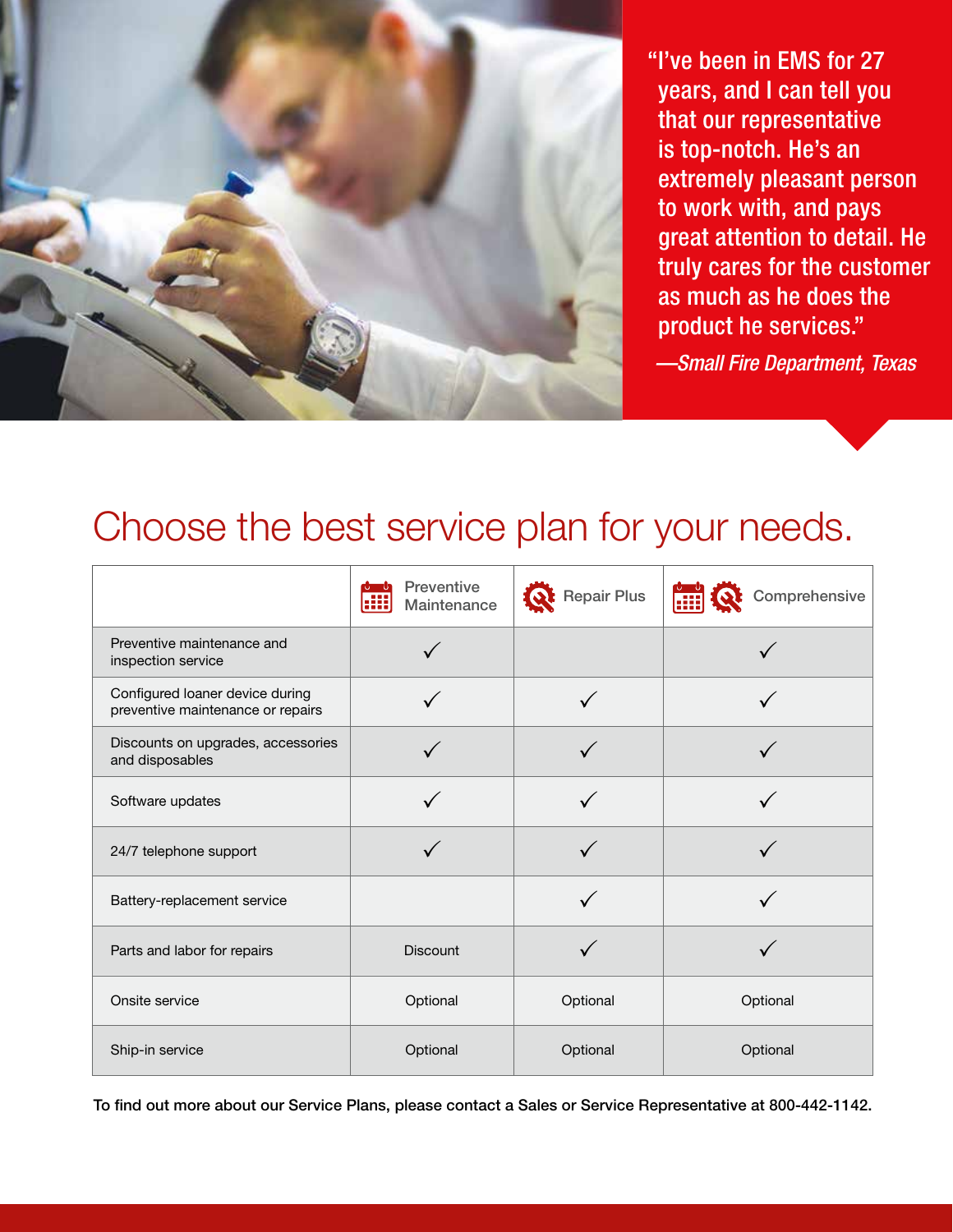

## We're right here—right when you need us.

Every day, you protect the people in your community during all types of events—from festivals to football games, or even when disaster strikes.

With local representatives across the country, Physio-Control is able to respond when our customers need us most.

"Our service representative promptly drove out to our remote station while our fire district was engaged in fighting a major wildfire. This helped us stay in service to our community and focus on the major emergency at hand."

*—Medium Fire Department, California*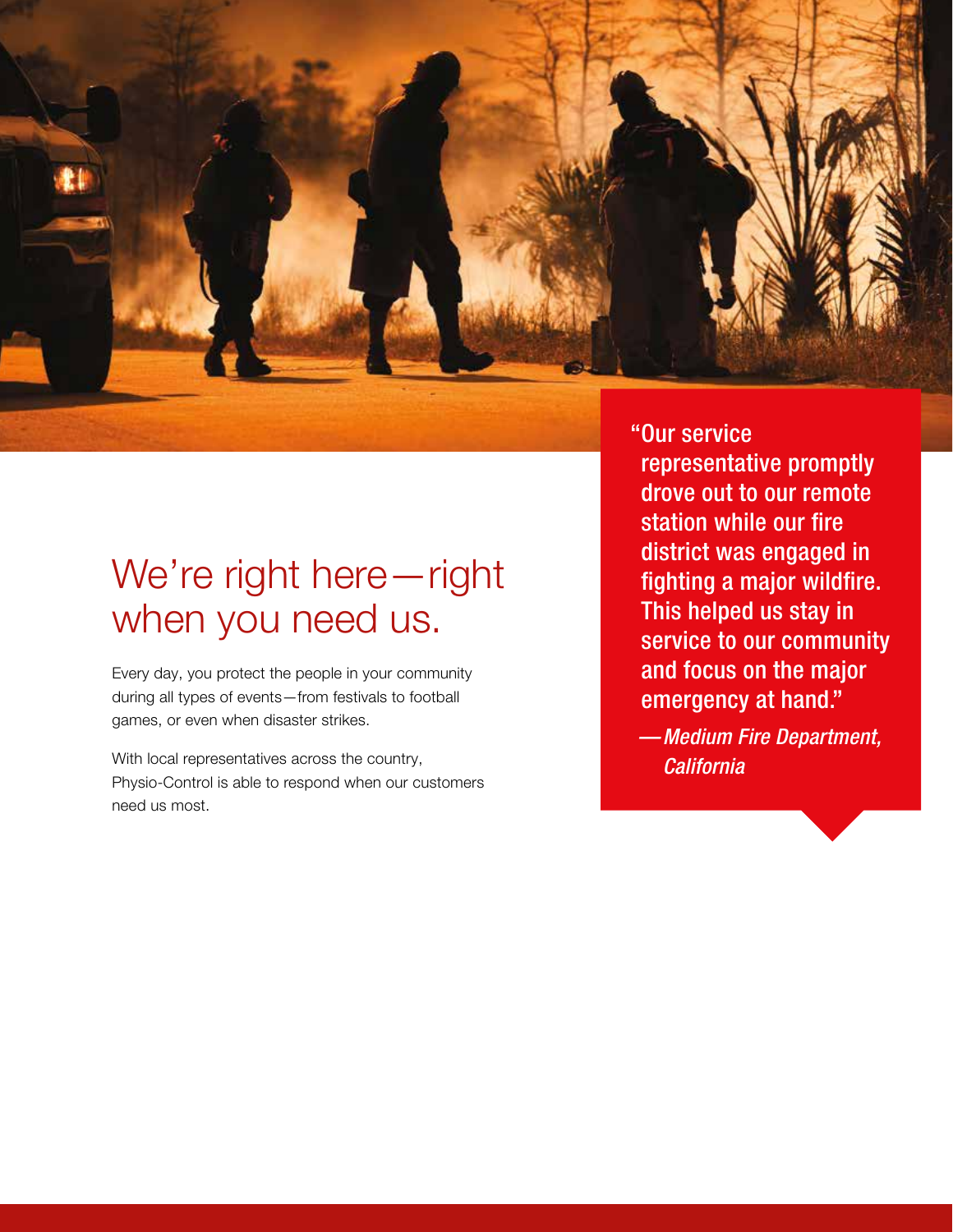# Specific services offered by device.



LIFEPAK® 15/12 monitor/defibrillator



LIFEPAK® 1000 defibrillator/ LIFEPAK CR® Plus AED

#### Preventive Maintenance Plan



LUCAS® 2/3 chest compression system

Update software to the most current version

Check all batteries and battery pins

Inspect the integrity of accessories and recommend replacement as needed

Test the integrity of all cables and recommend replacement as needed

Electrical safety check in accordance with NFPA guidelines

Computer-aided diagnostics to test 30 device dimensions and verify the unit functions accurately, from waveform shape and defibrillation energy to pacing current and capnography readings (if present)

Check electrode expiration dates and recommend replacement as needed

Check printer operation and trace quality

Test the integrity of all cables and recommend replacement as needed

Electrical safety check in accordance with NFPA guidelines

Computer-aided diagnostics to verify the unit functions accurately, including waveform shape (LIFEPAK1000 defibrillator only) and defibrillation energy

Replace up to one (1) battery pack in accordance with the device operating instructions or upon battery failure (LIFEPAK 1000 defibrillator only)

Replace one (1) set of expired adult therapy electrodes at scheduled time of service (LIFEPAK 1000 defibrillator only)

Replace up to one (1) CHARGE-PAK™ and two (2) QUIK-PAK™ electrodes at time of service (LIFEPAK CR Plus AED)

Test linear sensor and recalibrate if needed

Lubricate and adjust mechanical parts, including compression module and claw lock

Clean hood, fan, intake and bellows

Perform functional test on all mechanical components and electronics

Computer-aided diagnostics

Replacement of LUCAS Disposable suction cup, LUCAS Patient Straps, or LUCAS Stabilization Strap, as deemed necessary by Physio-Control

#### Repair Plus Plan

Repairs (parts and labor) to restore equipment to manufacturer specifications

LIFEPAK battery-charger repair or replacement as deemed necessary by Physio-Control

Power-adapter repair or replacement

Replace up to three (3) lithium-ion batteries in accordance with the device operating instructions or upon failure

Replace two (2) NiCd or up to two (2) SLA batteries (LIFEPAK 12 only)

Replace up to one (1) coin cell memory battery in accordance with the device operating instructions or upon failure

Replace up to two (2) LUCAS chest compression system batteries in accordance with the Instructions for Use or upon battery failure

LUCAS Battery Desk-Top Charger, LUCAS Aux Power Supply, LUCAS Car Cable repair or replacement as deemed necessary by Physio-Control

Replacement of LUCAS Disposable suction cup, LUCAS Patient Straps, or LUCAS Stabilization Strap

#### Comprehensive Plan

Combines benefits of Repair Plus and Preventive Maintenance Service Plans

Service Plans are also available for the LIFEPAK® 20e defibrillator/monitor; please contact your local Physio-Control Representative for more information.